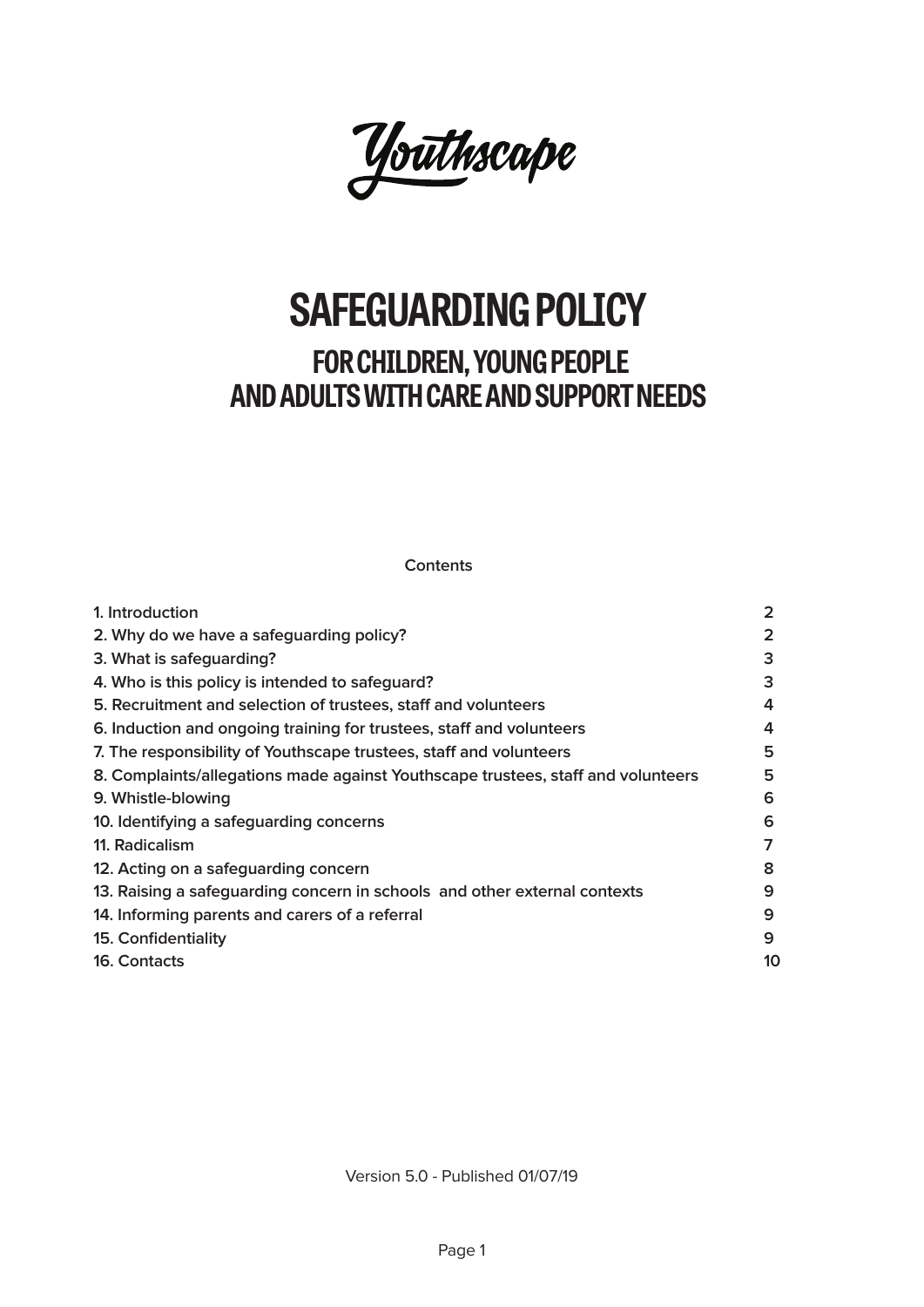#### **1. Introduction**

Youthscape is a registered charity founded in 1993. We work face-to-face with young people primarily in Luton. We also train and support youth workers and professionals across the UK and offer some online services for young people focused on mental and emotional well-being. This safeguarding policy applies to all our work, whether in Luton, online or the UK.

#### **2. Why do we have a safeguarding policy?**

The purpose of this policy is to clearly lay the principles that underpin our approach to safeguarding, our responsibility as an organisation, and how we will meet our legal obligations and the highest standards of practice.

We believe that:

**• children should never experience abuse of any kind.**

**• we have a responsibility to promote the welfare of all children, to keep them safe and to practise in a way that protects them.**

#### We recognise that:

**• the welfare of the child is paramount.**

**• all children, regardless of age, disability, gender reassignment, race, religion or belief, sex, or sexual orientation have a right to equal protection from all types of harm or abuse.**

**• some children are additionally vulnerable because of the impact of previous experiences, their level of dependency, communication needs or other issues.**

**• working in partnership with children, young people, their parents, carers and other agencies is essential in promoting children's welfare.**

Our responsibilities are to:

**• establish clear safeguarding policies and procedures that all trustees, staff and volunteers understand and follow.**

**• make sure all trustees, staff and volunteers receive regular training relevant to the role in the organisation.**

- **appoint a Safeguarding Lead to oversee our safeguarding.**
- **carry out safer recruitment in accordance with our policy.**
- **manage concerns, complaints, whistle blowing and allegations relating to child protection or**
- **adults with care and support needs effectively.**
- **comply with all relevant legislation and guidance.**

In order to manage and fulfil these responsibilities, we have appointed a Safeguarding Team made up of our Safeguarding Lead and two Deputy Safeguarding Officers. Either of the Deputy Officers may act for the Safeguarding Lead in their absence. Together, the Safeguarding Team respond to any safeguarding concerns or referrals as they are identified. They meet regularly to carry out this task. In addition they review this policy annually to ensure it is up-to-date and to scrutinise how it is being implemented, and to identify any issues or training needs.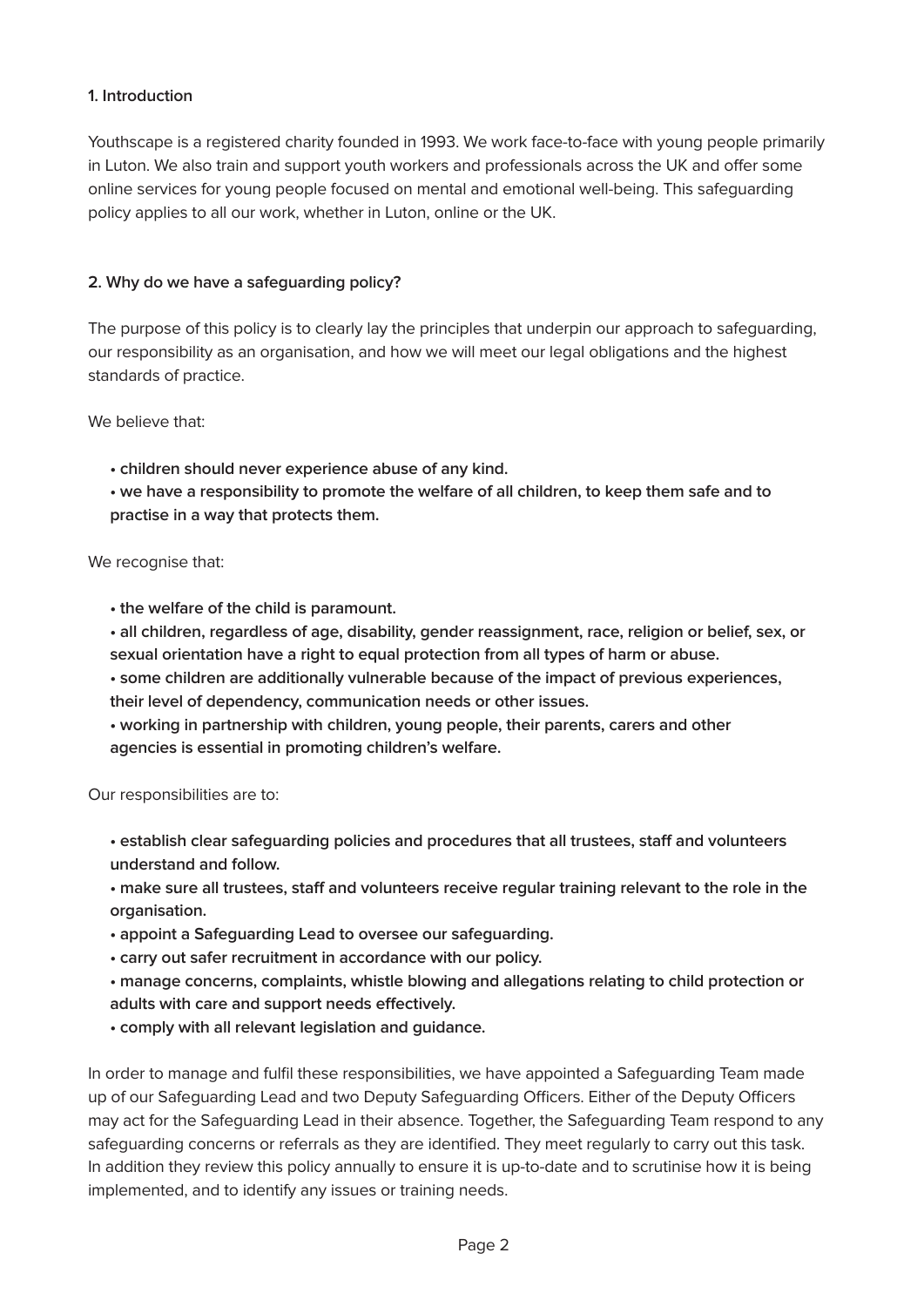The Board of Trustees have overall responsibility for safeguarding at Youthscape. The Safeguarding Team makes a report to them at every meeting. The Board of Trustees also review this policy annually and make any recommendations to improve our safeguarding practice.

This policy has been drawn up on the basis of legislation, policy and guidance that seeks to protect children in England.

# **3. What is safeguarding?**

Safeguarding children is defined in Working together to Safeguard Children (2018) as:

- **protecting children from maltreatment.**
- **preventing impairment of children's health or development.**
- **ensuring that children are growing up in circumstances consistent with the provision of safe and effective care.**
- **taking action to enable all children to have the best outcomes.**

Safeguarding adults with care and support needs is defined in the Care and Support Statutory Guidance issued under the Care Act 2014 as:

- **protecting the rights of adults to live in safety, free from abuse and neglect.**
- **people and organisations working together to prevent and stop both the risks and experience of abuse or neglect.**

**• people and organisations making sure that the adult's well-being is promoted including, where appropriate, taking fully into account their views, wishes, feelings and beliefs in deciding on any action.**

**• recognising that adults sometimes have complex interpersonal relationships and may be ambivalent, unclear or unrealistic about their personal circumstances and therefore potential risks to their safety or well-being.**

# **4. Who is this policy is intended to safeguard?**

Whilst Youthscape works primarily with young people, we recognise we may, from time to time, work with younger children and with adults with care and support needs. This policy applies to everyone we engage with as a charity, and also includes our trustees, staff and volunteers.

All young people under the age of eighteen are regarded as children for the purposes of this policy. The fact that a child has reached sixteen years of age, is living independently, is in further education, is a member of the Armed Forces or is in hospital, prison or a young offender's institution does not change their status.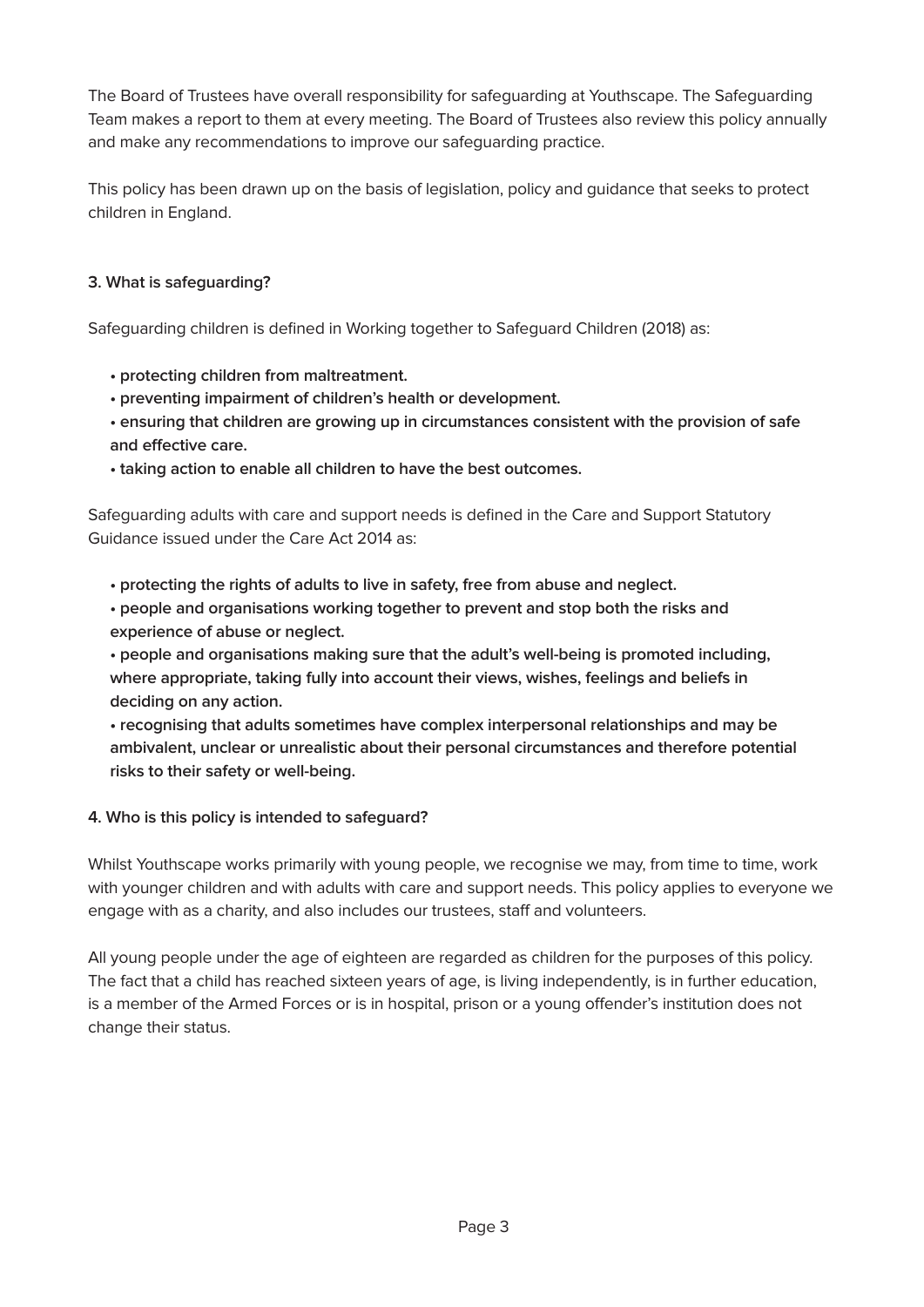#### **5. Recruitment and selection of trustees, staff and volunteers**

Everyone who works with Youthscape, in whatever capacity, will undergo a fair and transparent recruitment process designed not only to select those with the right skills, and experience, but also to ensure that everyone we work with is protected from harm.

In order to achieve this, Youthscape adheres to the 'Guidance for Safe Recruitment, Selection and Retention for Staff and Volunteers' published by the Luton Safeguarding Children Board contained in the Bedford Borough, Central Bedfordshire and Luton Safeguarding Children Boards Procedures Manual (November 2018). The key points from this Guidance require that:

**• Our job descriptions will clearly state the individual's responsibility for promoting and safeguarding the welfare of the children, young people, adults with care and support needs that they are responsible for, or come into contact with.**

**• We will require a minimum of two references in writing. One referee will be the applicant's current or most recent employer or line manager, not a colleague. Where an applicant is not currently working with children, but has done so in the past, it is important that a reference is also obtained from the employer by whom the person was most recently employed in work with children in addition to the current or most recent employer.**

**• We will carry out a clear process of scrutinising, short listing and interviewing candidates which will include the candidate's attitude towards children, young people and adults with care and support needs; and their ability to support Youthscape's agenda for safeguarding and promoting welfare.**

**• We will allow sufficient time before appointment to carry out all necessary pre-appointment checks and references.**

Further detail about these requirements are laid out in the 2018 Guidance.

We will use the same principles and process to recruit and appoint trustees and volunteers.

If a person is found not to be appropriate to work with young people (or adults with care and support needs), they will not be employed by Youthscape or appointed as a trustee or volunteer.

# **6. Induction and ongoing training for trustees, staff and volunteers**

Everyone who works with Youthscape, in whatever capacity, will receive safeguarding training as part of their induction. This will include a basic (Level 1) safeguarding course and an explanation of Youthscape's safeguarding policy, including the procedures to report any safeguarding concern and our whistle-blowing procedure. They will also receive their own copy of this policy.

Training will continue to be provided to trustees, staff and volunteers throughout their work with Youthscape.

In the case of staff and trustees who do not work directly with young people, and volunteers, this will take the form of a refresher course, including Youthscape's policy and procedures, every two years. Trustees will additionally receive training to understand their role and duties as trustees of the organisation in regard to safeguarding.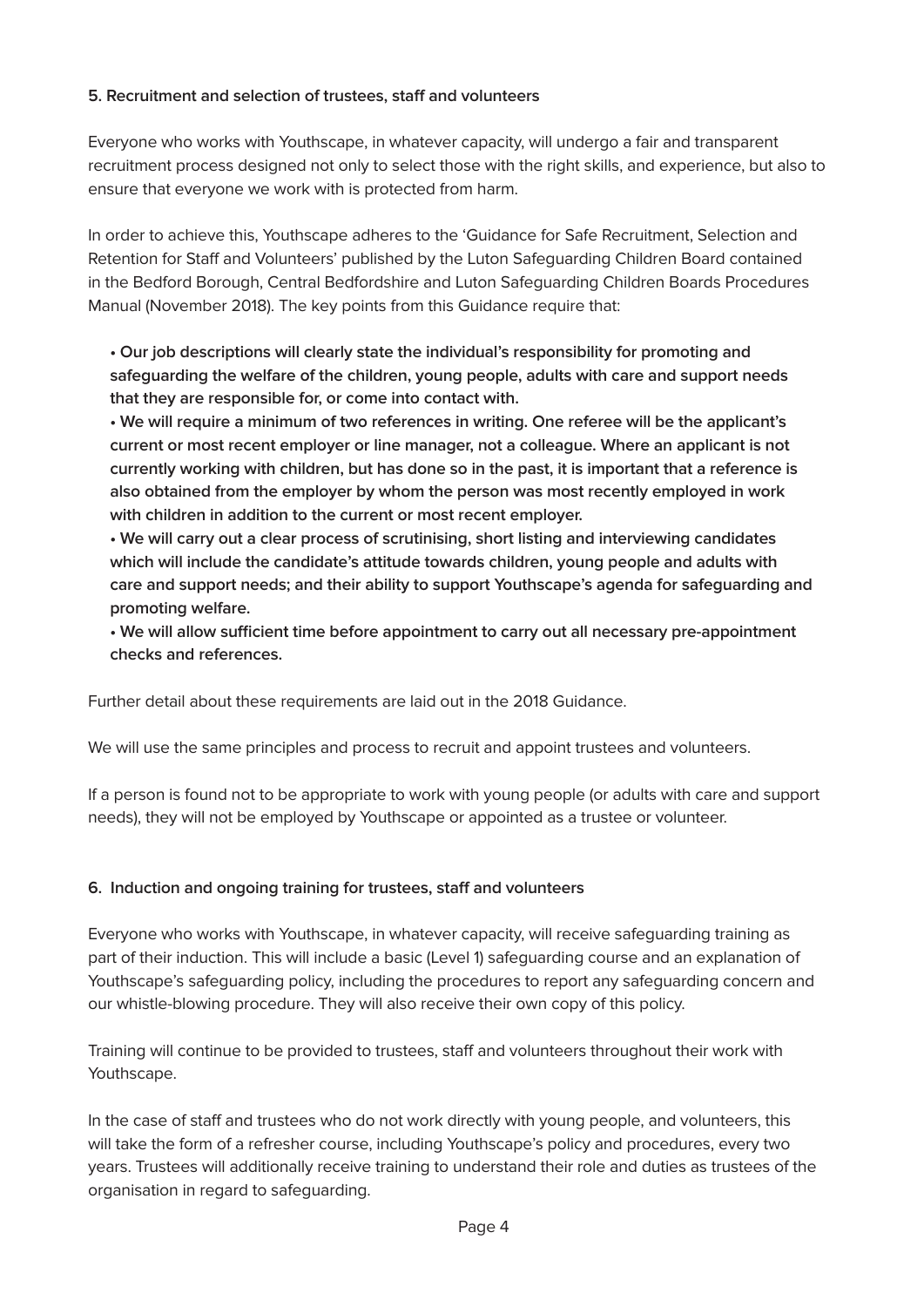Staff working directly with young people, will be expected to complete Level 2 safeguarding training within the first two years of their employment. They will also be given the opportunity to attend additional training on subjects related to safeguarding. They will be required to attend a refresher course, including Youthscape's policy and procedures, every two years.

Checks with the Disclosure and Barring Service will be renewed every three years for all trustees, staff and volunteers.

#### **7. The responsibility of Youthscape trustees, staff and volunteers**

For their part, all trustees, staff and volunteers have a responsibility to:

- **Read this policy and make sure they understand what it is asking of them.**
- **Follow the procedures laid out in this policy.**
- **Co-operate with supervisors and programme leaders in relation to safeguarding.**
- **Take reasonable care to avoid placing themselves or those in their care at risk of mistreatment.**
- **Report all safeguarding concerns without delay.**

#### **8. Complaints/allegations made against Youthscape trustees, staff and volunteers**

Any complaint made against a Youthscape trustee, staff or volunteer will be taken seriously. Youthscape will provide clear information about how to make a complaint on our website and at our centre at Bute Mills.

Working Together to Safeguard Children (2015) sets out procedures for managing allegations against people who work with children (including adults working in the private, voluntary and independent sector). The procedures also manage concerns about adults where there is an indication they may pose a risk of harm to children.

The procedures are used in all cases in which it is alleged that an adult who works with children has:

- **behaved in a way that has harmed, or may have harmed, a child.**
- **possibly committed a criminal offence against, or related to, a child.**
- **behaved towards a child or children in a way that indicates they may pose a risk of harm.**

Any allegation against a Youthscape trustee, staff or volunteer will be dealt with by the Safeguarding Lead. In the absence of this person, the allegation should be reported to the Chief Executive or a member of the Youthscape Leadership Team.

The Safeguarding Lead will check with the person making the allegation the basic facts, specifically who the allegation is being made against, when it occurred and where. They will not investigate the matter at this stage or inform the person concerned.

The Safeguarding Lead will contact the Local Authority Designated Officer (LADO) within one working day, or immediately in urgent cases, and follow the guidance of the LADO.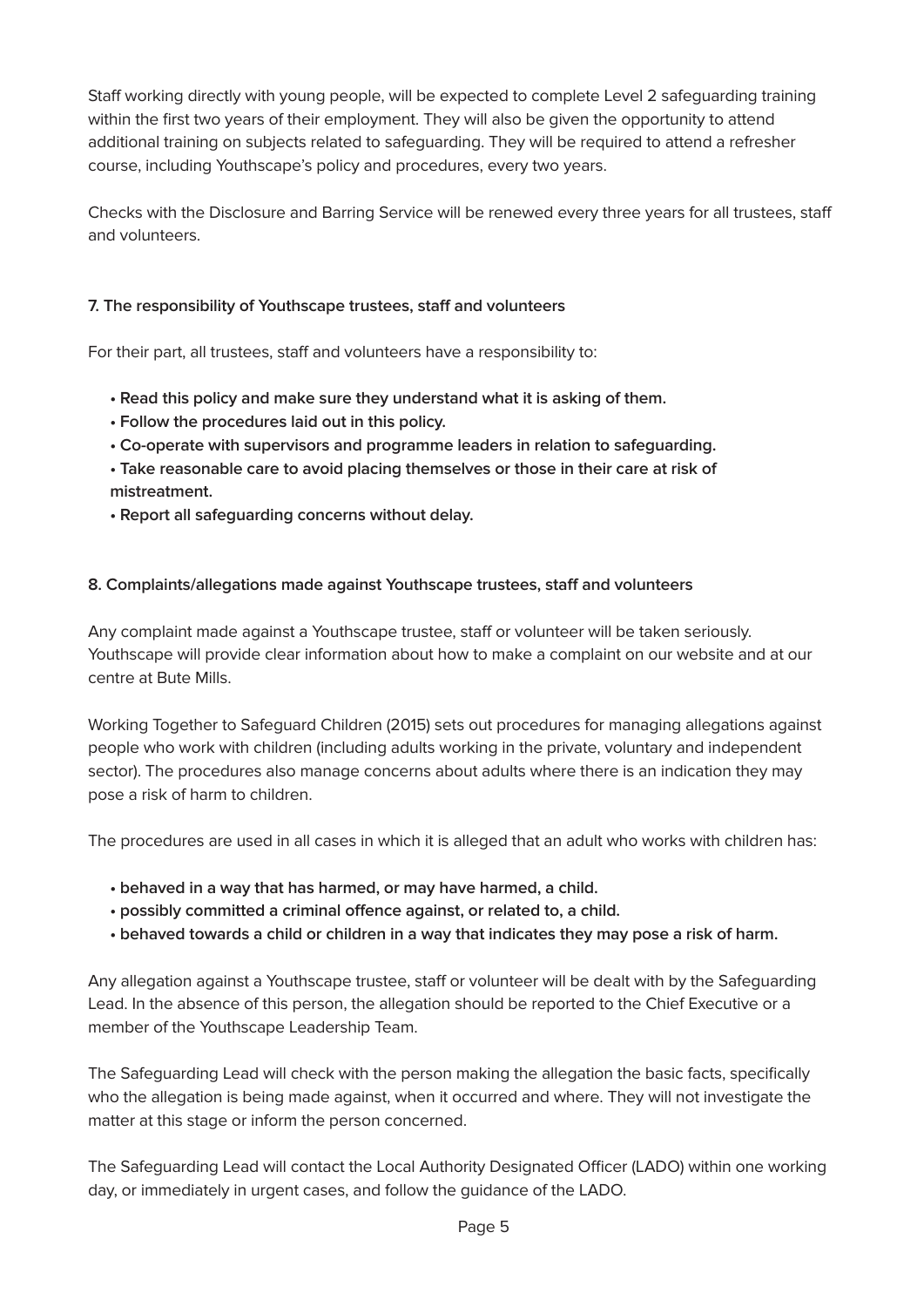If the child may have suffered significant harm, the Safeguarding Lead will also contact Children's Social Care (MASH) or Police (Public Protection Team) without delay. They will also Inform the parents or carers unless doing so may put the child at risk.

#### **9. Whistle blowing**

Whistle blowing is a vital tool in safeguarding children. It is in the interest of all concerned that disclosure of potential abuse, poor practice or breaches of the safeguarding policy are dealt with appropriately. Youthscape is committed to being an organisation where:

- **Individuals feel confident and supported in raising concerns about the welfare of young people in relation to the actions of a trustee, staff member or volunteer.**
- **There is a clear method of raising concerns directly to the organisation and to receive feedback on any action taken.**
- **Individuals receive a response to their concerns and that they are aware of how to pursue them if they are not satisfied.**
- **Individuals are reassured that they will be protected from reprisals or victimisation for whistle blowing in good faith.**

This policy encourages the whistle blower to put their name to their allegation, even if they do not wish this to be disclosed to other parties. It may not be possible to seek further information or provide updates if the allegations are anonymous. Youthscape will do its best to protect the identity of the whistle blower when they raise a concern and do not want their name to be disclosed. It must be appreciated that depending the identity of the whistle blower may be apparent or a statement by the whistle blower may be essential as part of the evidence. Any concerns about this should be discussed when the concerns are raised.

- **Where staff have any concerns in relation to the actions of a trustee, staff member or volunteer, they should be raised in the first instance with their line manager.**
- **Where volunteers have any concerns, they should be raised with the Volunteer Coordinator.**
- **Where trustees have any concerns, they should be raised with the Chief Executive.**

If anyone feels unable to raise the issue with the relevant person, their concern relates to that person, or if that person does not take appropriate action to resolve the issue, they should approach a member of the Youthscape Leadership Team.

If the person is not satisfied with the outcome, and if they feel it is right to take the matter outside of the organisation they should contact the NSPCC"s Whistle-blowing Advice Line by calling 0800 028 0285 or emailing help@nspcc.org.uk.

#### **10. Identifying a safeguarding concerns**

Information, observations or suspicions giving rise to a safeguarding concern may come from what child says what has happened to them or through a third party (for example, another young person). It may also come through observation of a child's behaviour or an unexplained injury.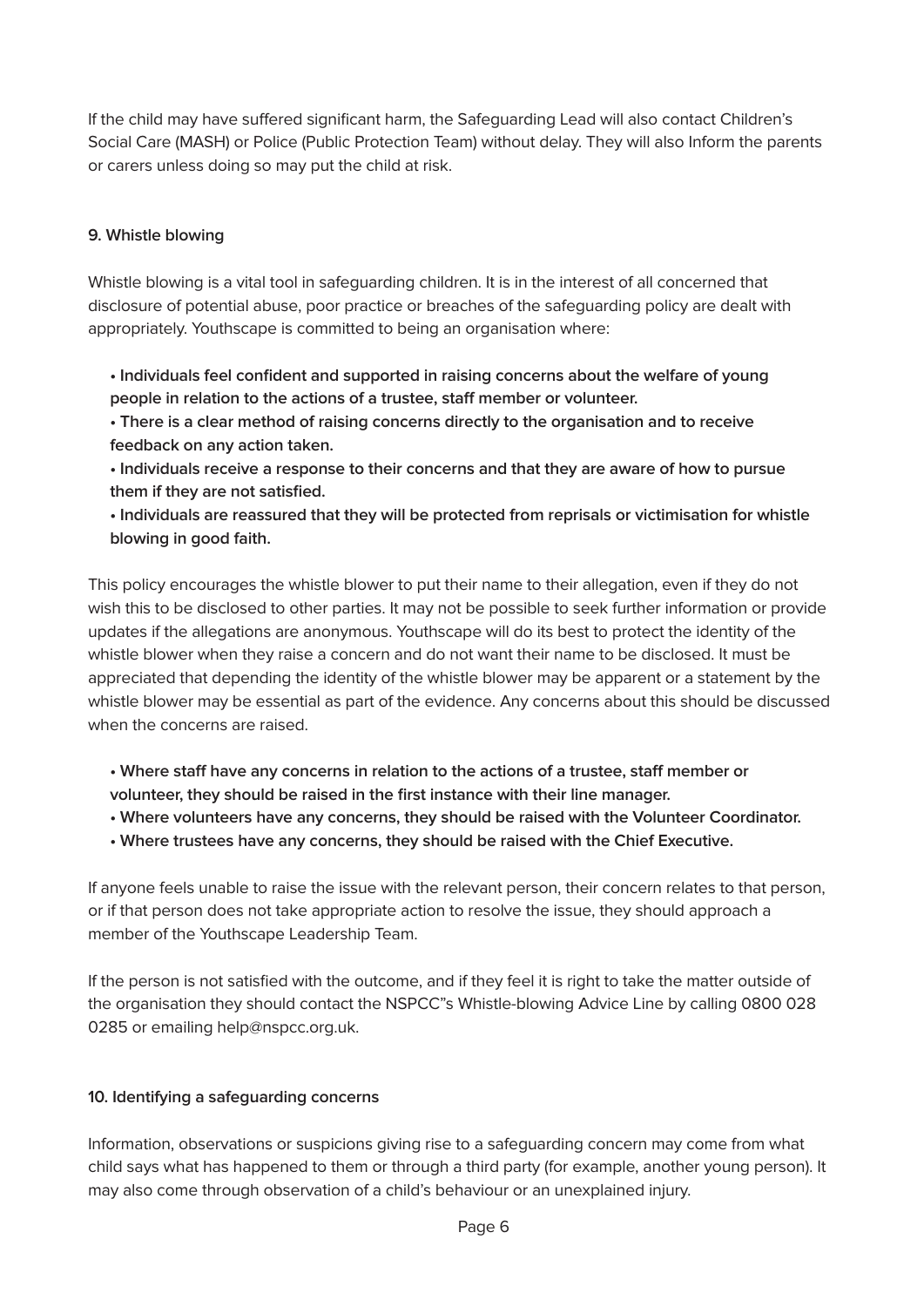Behaviour or other factors which might give rise to suspicion of abuse or harm include:

**• Unexplained bruising, cuts or burns on the person, particularly if these are parts of the body not normally injured in accidents.**

**• An unwillingness to discuss injuries, improbable explanations or a deliberate attempt to hide injuries**

**• An injury, which a parent or carer tries to hide, or for which they might have given different explanations.**

**• Changes in behaviour such as the person suddenly becoming very quiet, tearful, withdrawn, aggressive, or displaying severe tantrums.**

- **Loss of weight without a medical explanation.**
- **An inappropriately dressed or ill kept child/vulnerable person who may also be dirty.**
- **Constant hunger or an unusually large appetite.**

**• Sexually explicit behaviour, for instance playing games and showing awareness which is inappropriate for a child's age/ inconsistent with the person's level of understanding, promiscuity in older teenagers.**

- **Continual masturbation, aggressive and inappropriate sex play.**
- **Running away from home, attempted suicides, self-inflicted injuries.**
- **A lack of trust in adults, particularly those who would normally be close to the person.**
- **Disturbed sleep, nightmares and enuresis.**
- **Eating problems, including over-eating or loss of appetite.**
- **Self-deprecating remarks, an inability to accept praise.**

The above signs do not necessarily mean that a person has been abused. But all information, observations and suspicions relating to safeguarding must be reported. Even if it does not require action in itself, it may contribute to a wider picture that reveals important insights about a child that requires action.

#### **11. Radicalism**

Children can be exposed to different views and receive information from various sources. Some of these views may be considered radical or extreme. Radicalisation is the way a person comes to support or be involved in extremism and terrorism. It's a gradual process so young people who are affected may not realise what's happening. Challenging and tackling extremism is a shared effort and we have a responsibility to protect children from becoming radicalised and/or being exposed to extreme views.

Radicalisation is a form of harm. The process may involve:

- **being groomed online or in person**
- **exploitation, including sexual exploitation**
- **psychological manipulation**
- **exposure to violent material and other inappropriate information**
- **the risk of physical harm or death through extremist acts.**

lf a trustee, staff member or volunteers has any information or suspicion about radicalisatiion, they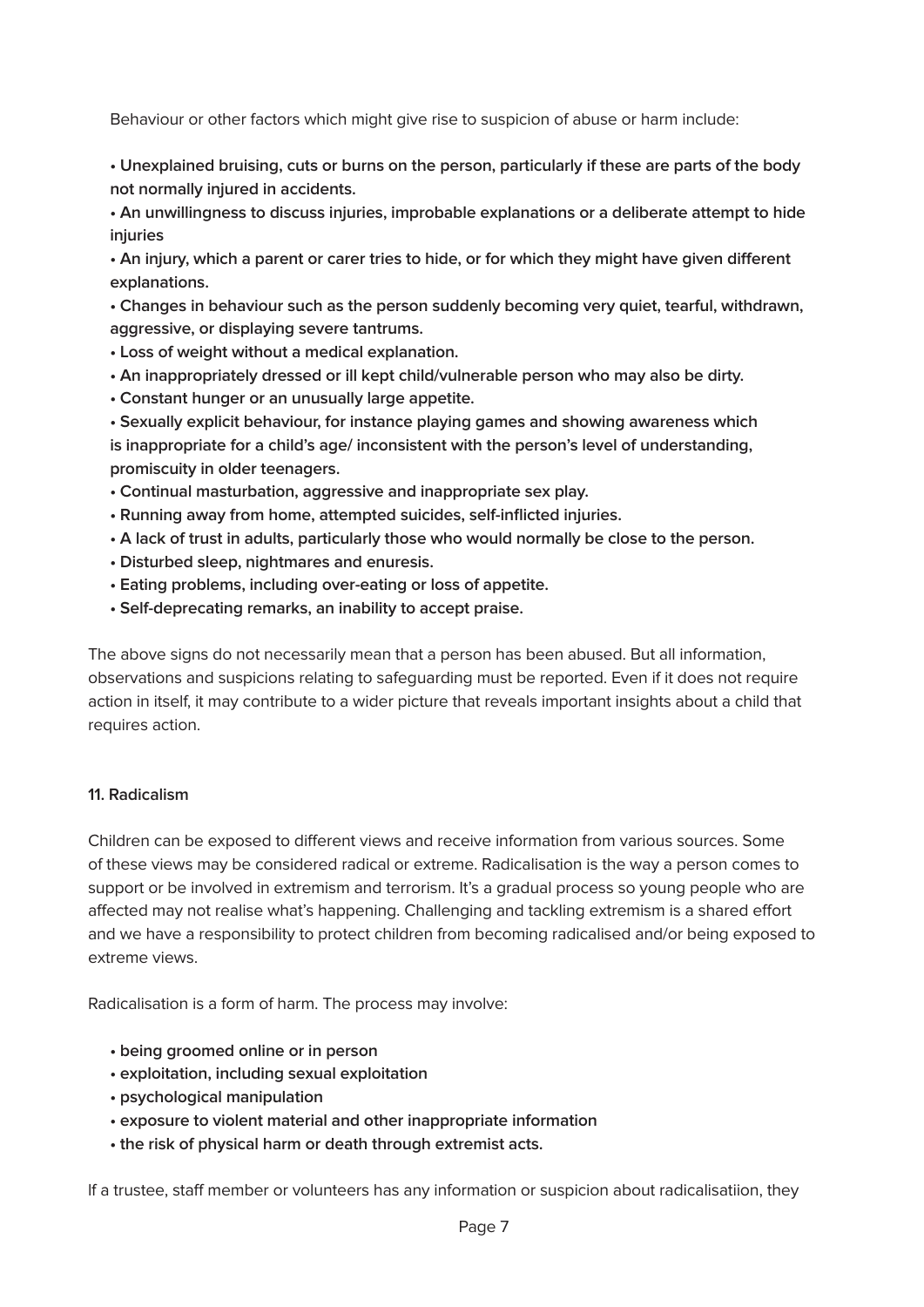should follow Youthscape's procedure for acting on a safeguarding concern. If there is an immediate risk of harm, the staff member leading the activity, or the Safeguarding Team, must call 999 straight away.

#### **12. Acting on a safeguarding concern**

All trustees, staff and volunteers have a responsibility to act on any information or suspicion about any abuse or harm to a child (or adult with care and support needs). There are no exceptions to this requirement.

Staff and volunteers, including trustees, should report their concerns immediately to the staff member who is leading the activity or programme in which they are participating (If there is no particular programme, to the Safeguarding Team). **The staff member will make a risk assessment with them as to whether the child is suffering significant harm or is likely to do so.**

**If there is a concern that the child is suffering significant harm or is likely to do so,** the staff member must contact the Safeguarding Team, or one of the Deputies, immediately to explain the situation. This includes a disclosure made out of standard working hours.

The Safeguarding Team will decide whether to make a referral to MASH (Mulit-Agency Safeguarding Hub) or other authority, such at the Police.

The Safeguarding Team will also inform the child's parents or carers before a referral is made, subject to the exceptions in Section 14 later in this document.

Where a concern has been raised by a staff member, they will record the information, observation or suspicion using the CPOMS software within one working day.

Where a concern has been raised by a trustee or volunteer, they will meet with the staff member supervising the activity or the Safeguarding Team who will record the information, observation or suspicion using the CPOMS software within one working day.

The CPOMS system will automatically notify the Safeguarding Team, that a record has been made or updated. They will review the record and contact the staff member if any further information or action is required.

A record should state what the young person said, using their own words as much as possible. The context and the date and time should be included, as well as any names mentioned and to whom the information was given.

**If there is not a concern that the child is suffering significant harm or is likely to do so,** the staff member will decide if there are any actions required to support the child - for example, referral to a service or programme provided by Youthscape or a referral to an external organisation. Alternatively, they may decide that the information is to be recorded in order to contribute to a better understanding of any needs the child may have.

The decisions and actions of the staff member must be recorded using the CPOMS software within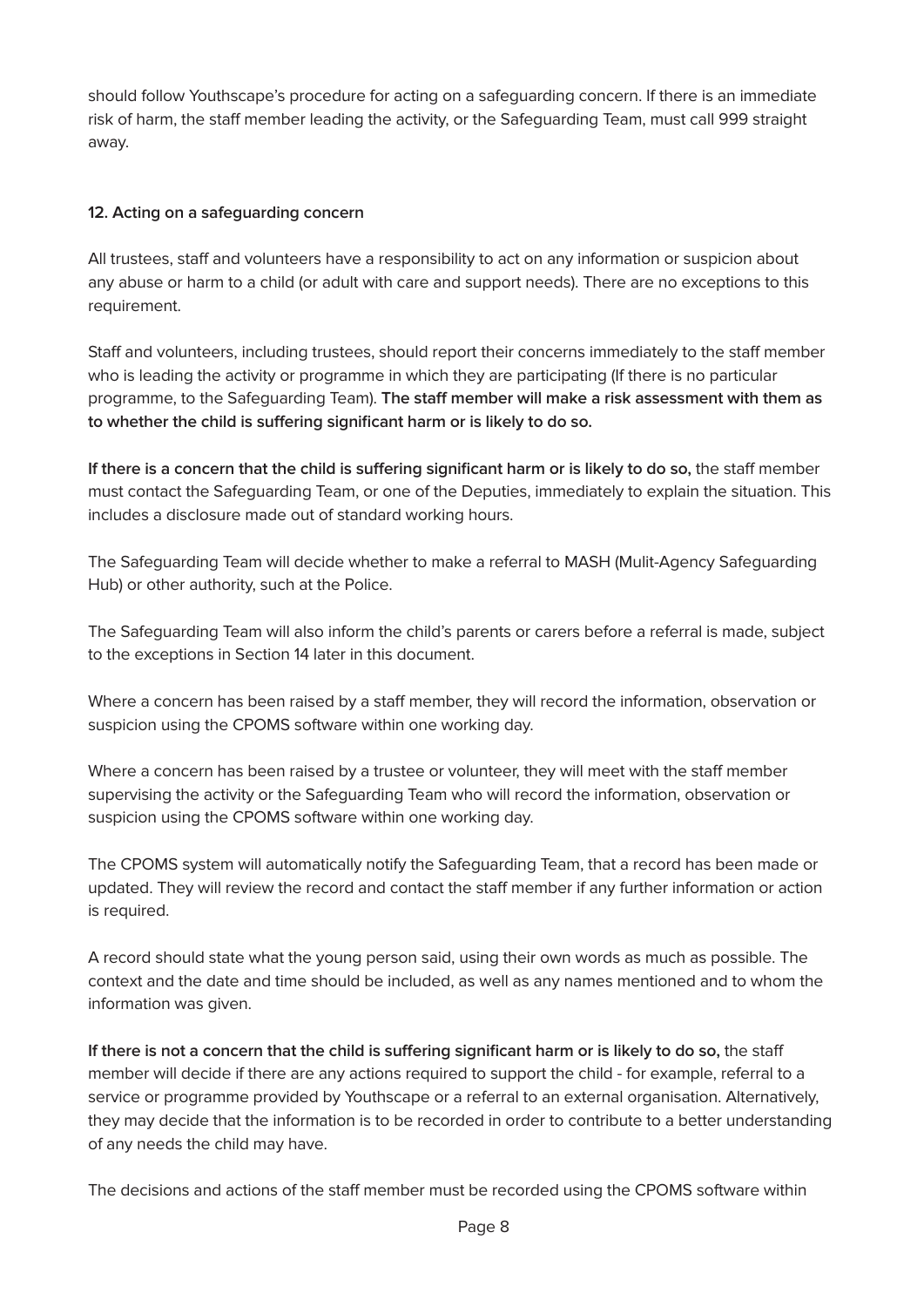one working day. The Safeguarding Team will review the record and contact the staff member if any further information or action is required.

#### **13. Raising a safeguarding concern in schools and other external contexts**

Youthscape's work with young people may take place in a school, church or other context where Youthscape staff and volunteers are visiting or providing services.

Where there is information, an observation or a suspicion giving rise to a safeguarding concern in this context, the relevant safeguarding contact of the organisation must be informed. Where they are willing to do so, the child may be accompanied to meet the relevant safeguarding contact of the organisation. The organisation's safeguarding officers will then take responsibility for the situation. Youthscape staff and volunteers must still complete a record of the information, an observation or a suspicion on CPOMS.

Youthscape's Safeguarding Team will contact the organisation's safeguarding officer to confirm that the information has been received and acted upon.

#### **14. Informing parents and carers of a referral**

Where appropriate, all reasonable efforts will be made to inform parents and carers before Youthscape makes a referral to the local authority's children's social care or other authority, such at the Police. However, an inability to inform them will not prevent a referral being made.

There are cases where it will not be appropriate to discuss concerns with parents or carers before referral. In such situations, the timing of contact with parents or carers will be agreed with MASH and/or the Police once the referral has been made. Situations where it would not be appropriate to inform family members prior to referral include where discussion would put a child at additional risk of Significant Harm or there is evidence to suggest that involving the parents or carers would impede the Police investigation.

The Safeguarding Team must record the reasons for not informing the parents or carers of the referral using the CPOMS software.

# **15. Confidentiality**

All reported safeguarding concerns and investigations are kept confidential and shared only with those who need to know. They are not shared within the Youthscape team except where another member of staff or volunteer is working with a young person and it is relevant to make them aware of it. Depending on the circumstances, this may be simply the fact that a safeguarding concern has been made rather than the specific details of the concern. The Safeguarding Team will make the decision as to what is shared and with whom.

Any information shared with external agencies is done following the guidance of the Luton Safeguarding Children Board.